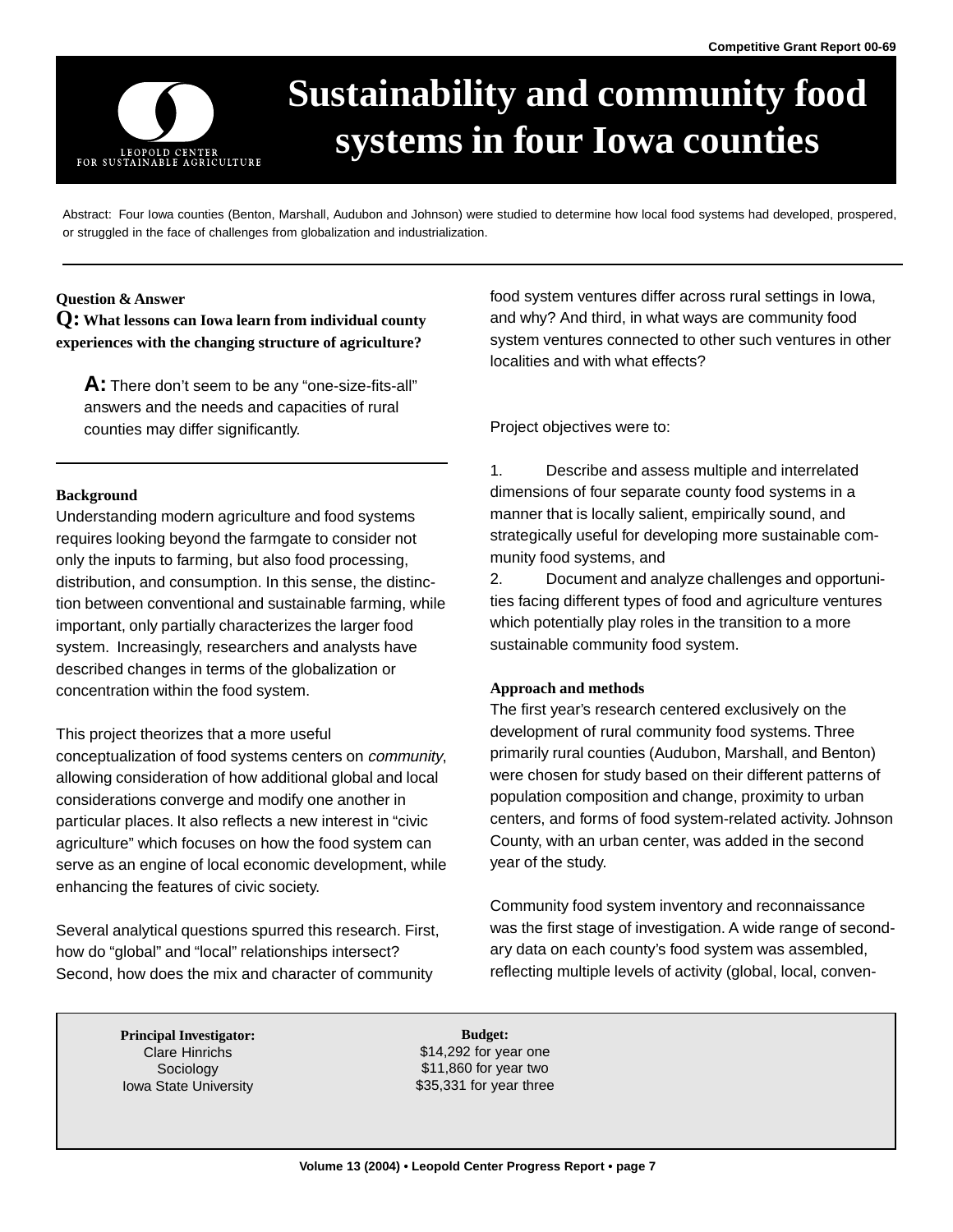tional, and sustainable). Field assistance was required to collect data in the counties farthest removed from Ames.

Stage two of the study identified the universe of current food and agricultural ventures potentially important for developing more sustainable community food systems in each of the counties. The lack of more "alternative" ventures in some rural areas resulted in a search for other types of outlets that provided food for rural residents. Qualitative interviews focused on five categories of food and agriculture ventures, some of which have been studied less often in Iowa, but play a role in community food system prospects.

Stage three built on the first two stages to create an informational atlas about each of the county food systems that would have educational and organizational value for county residents (especially educators, organizers, and entrepreneurs interested in community food system development). The atlases included a narrative, graphs, tables, maps, and photographs. Working drafts of the atlases were shared with groups of nine to 17 county food system stakeholders at four "learning circles" conducted in 2002. Based on their observations, concerns, and critiques, the ISU researchers revised the atlases. Fifty final copies of each county's atlas were printed and distributed to learning circle participants and county institutions and organizations.

#### **Results and discussion**

Four county atlases and three peer-reviewed publications are the primary formal products of the project. Beyond this, work continues on specific categories of food system ventures (such as farmers markets, food retailers, and small-scale meat lockers) and the factors that affect the interplay of "local" and "non-local" qualities in food system development in rural Iowa.

The project illuminated a number of factors differentiating rural places and their capacity for and approach to community food system development: distance, demography, agricultural dependence, social diversity, cultural diffusion, place distinction, social and material infrastructures, and civic culture.

## **Conclusions**

Challenges and opportunities for developing community food systems are not the same in different regions of Iowa. One-size-fits-all solutions are not likely to be effective. This is particularly true for rural areas because the label "rural" masks considerable diversity in local circumstances. Some rural areas are declining while others are dynamic.

In addition, the impact of the tide of agricultural globalization varies across the state. One county suffers from the effects of industrial concentration and consolidation into fewer units with a loss of farmers and population. But another county may experience an influx of new residents from other countries to work in meatpacking plants or other food processing operations.

A major finding of this project was the unexpected rural variability in local circumstances, local resources, and local prospects for community food system development. While they follow a common format, the county food system atlases ultimately present distinctive pictures of food system development and changes in rural Iowa.

# **Impact of results**

The project investigation of existing and potential linkages between different facets of the four county food systems has, in some ways, fostered the development of additional linkages. The applied, action research approach has supported ongoing and emerging community food system development conversation and initiatives in the study counties.

• Johnson County—the research built on and reinforced the work of the Johnson County Local Food Systems Project.

- Benton County—the research prompted Benton County Extension to open discussions about multi-county food marketing collaborations and how they might mesh with existing work on value-added agriculture.
- Marshall County—groups used the Marshall County food systems atlas for a county conference on Alternatives in Agriculture in September 2003.

**Note: these studies are available on the web site**  www.soc.iastate.edu/chinrichs/foodsystems.html.

Inquiries about various aspects of the project (atlases and learning circles) have been received from six states (including Iowa) in the United States and from the Netherlands.